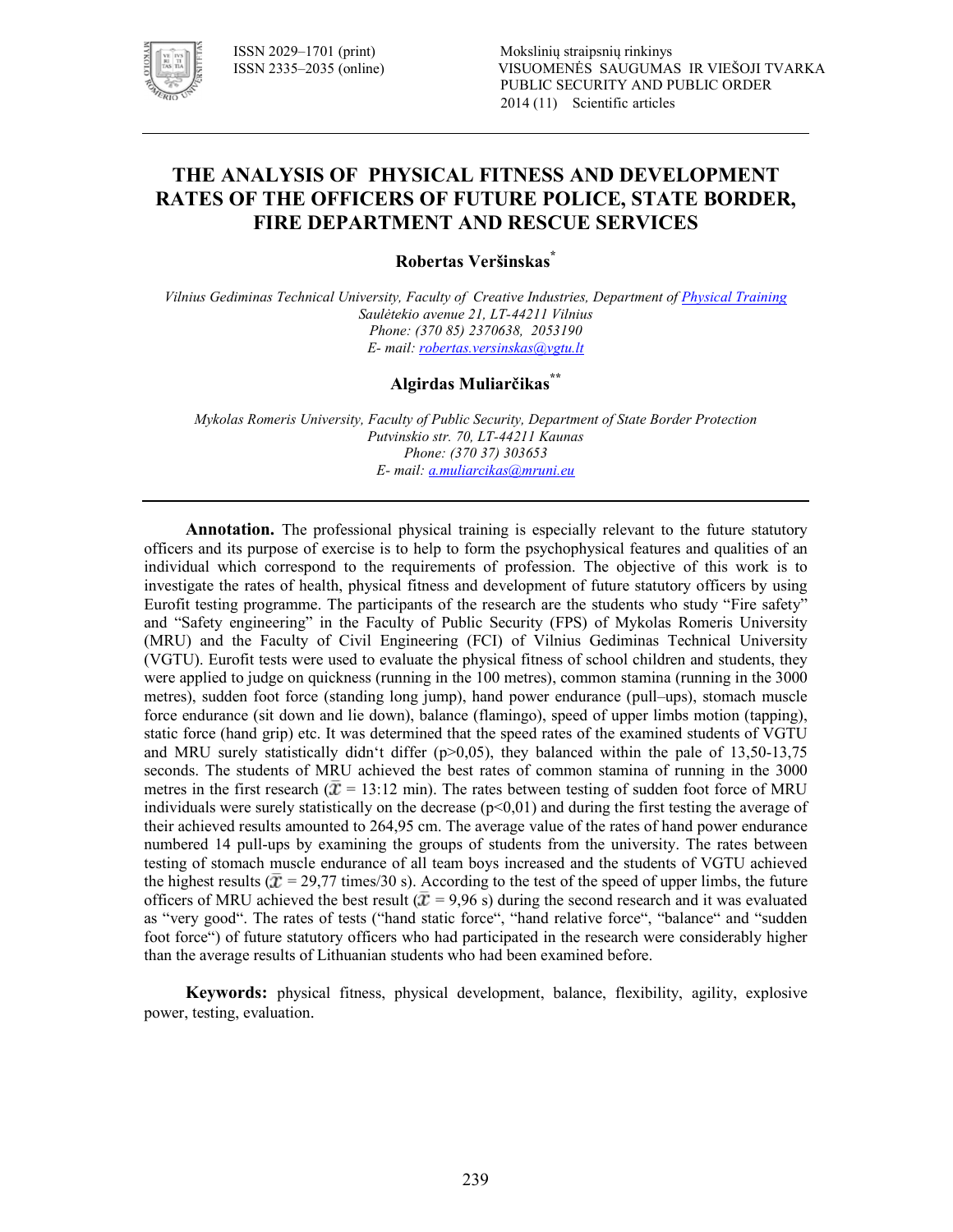

 $\ddot{\phantom{a}}$ 

ISSN 2029–1701 (print) Mokslinių straipsnių rinkinys VISUOMENĖS SAUGUMAS IR VIEŠOJI TVARKA PUBLIC SECURITY AND PUBLIC ORDER 2014 (11) Scientific articles

## **INTRODUCTION**

Physical features and movement abilities of a human develop naturally in a lifetime. The man's physical culture shows in his work results such as knowledge, the level of physical qualities and movement abilities<sup>1</sup>. The review of literature and practical experience represent that the development of students' physical qualification should be predicated on the conception of training. For the meantime, it is the most active and scientifically based means of the increase of human physical fitness. Such features as stamina, strength, quickness, flexibility, high functional fitness of an organism might be gained by the purposefully balanced process of training.

A lot of scientists had proved that those psychophysical forces of an individual which are significant for the future career could be developed and improved effectively by the means of physical culture. Therefore, the professional physical training is especially relevant to the future statutory officers and its purpose of exercise is to help to form the psychophysical features and qualities of an individual which correspond to the requirements of profession<sup>2</sup>.

The state of health and physical fitness of Lithuanian students of higher education has been researched by many authors for a long time<sup>3,4,5,6,7,8,9,10,11,12</sup>.

The results of accomplished tests are closely related to the health of young people, its retention and problems of consolidation which are determined by stated attitude towards one's

<sup>1</sup> Tamošauskas, P., Morkūnienė,V.,Višinskienė D. *Studentų kūno kultūra: teorija ir praktika*. Vilnius: Technika, 2008.

<sup>2</sup> Tamošauskas, P. *Humanistiškai orientuotas studentų fizinis ugdymas*. Vilnius: Technika, 2000.

<sup>3</sup> Armonienė, J. Kūno kultūra ir studenčių sveikata. *Kūno kultūros problemos Lietuvos aukštojoje mokykloje.* Kaunas: Ritmas, 1994.

<sup>4</sup> Bruzgis, R. Studentų fizinis lavinimas. Vilnius. 1990.

<sup>5</sup> Ivaškienė, V. ir kt. LŽŪU ir LVA studentų fizinis pajėgumas. *Kultūra – Ugdymas – Visuomenė; LŽŪU mokslo*  darbai. 2003, 1:233-240.

<sup>&</sup>lt;sup>6</sup> Ivaškienė, V. ir kt. Lietuvos studenčių fizinio išsivystymo analizė, *Kultūra – Ugdymas -Visuomenė: LŽŪU mokslo darbai.* 2005, 1: 334336.

<sup>7</sup> Juknevičius,V., ir kt. Studentiško amžiaus merginų kūno kompozicijos tyrimas. *Kultūra – ugdymas –*  Visuomenė: LŽŪU mokslo darbai. 2005 1: 337-339.

<sup>&</sup>lt;sup>8</sup> Jurgutienė, A., ir kt. Lietuvos veterinarijos akademijos I kurso studenčių fizinio pajėgumo įvertinimas. Ugdymas. Kūno kultūra. Sportas. 2002, 4(45): 31-38.

<sup>9</sup> Minkevičius, R., ir kt.. Kai kurių Lietuvos aukštųjų mokyklų studentų fizinio pajėgumo tyrimas, *Kultūra – Ugdymas – Visuomenė: LŽŪU mokslo darbai.* 2005, 1: 366-370.

<sup>10</sup> Vaščila, V., ir kt. 2003. LVA studenčių fizinis pajėgumas. Dvasinės vertybės žinių visuomenėje. *Tarptautinės mokslinės konferencijos straipsnių rinkinys*. Kaunas, Akademija, 2003, p. 241 – 243.

<sup>11</sup> Veršinskas, R., Gaška, V. Statutinių pareigūnų fizinis rengimas. *Visuomenės saugumas ir viešoji tvarka*. 2007, 1:107117.

<sup>&</sup>lt;sup>12</sup> Tamošauskas, P., ir kt. Vilniaus Gedimino technikos ir Mykolo Romerio universitetų studenčių fizinio aktyvumo vertinimas 20102012 m. *Santalka: Filologija, edukologija*. 2013. 21(2):142153.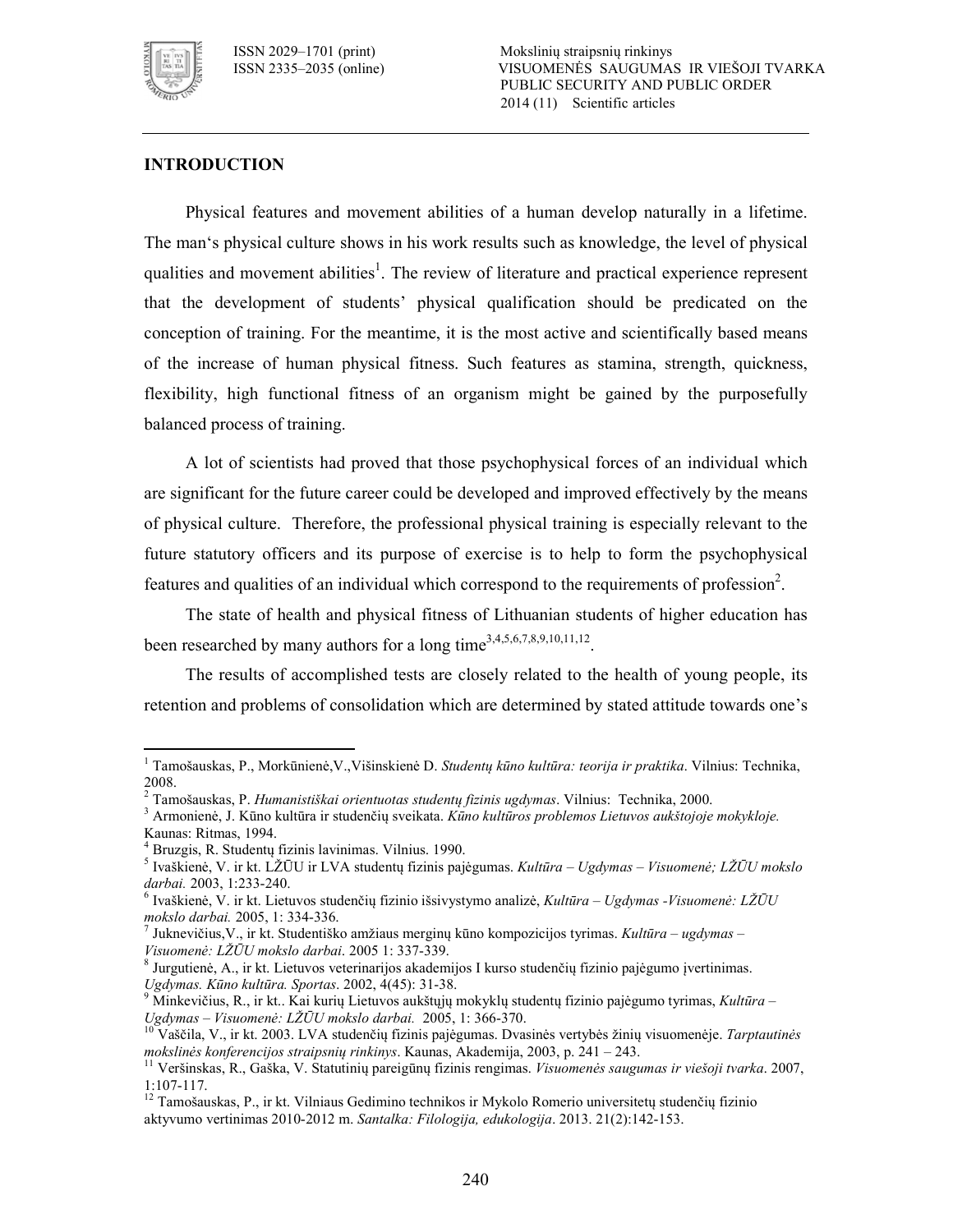

health, the lack of healthy lifestyle skills or decreased motivation to use the means of physical culture to strengthen one's health<sup>13,14,15,16</sup>.

More than 10 years have passed since the results of Lithuanian students' fitness were announced in the publication (Volbekienė V., 2003) by using Eurofit tests. Some of the authors suppose that the evaluation criteria which have been recommended to the students may not satisfy the state and physical fitness of present students considering the tendency of youth acceleration<sup>17</sup>. Therefore, some of the authors<sup>18, 19</sup> currently evaluate the rates of physical fitness in their works by using the scales of evaluation which are given in the publication "The methodology of measurement of physical fitness and state of Lithuania's  $citizens$ <sup> $c20$ </sup>.

During their practice classes both future police and state border protection officers, and fire protection and rescue service officers improve their physical power, motor faculties and form different abilities of motions which are necessary for the future career. The accomplished researches have shown that various sports' practice differently influences the rates of functional, physical fitness and psychophysical functions which are necessary to improve the particular professional work. Various authors<sup>21,22,23,24</sup> offer to solve the complex goal of physical preparation by going in for different sports such as:

acrobatics and gymnastics by improving coordination of movement;

running, skating, cycling and skiing by training the speed of cyclic motions and

stamina;

 $\ddot{\phantom{a}}$ 

<sup>13</sup> Tamošauskas, P., ir kt. *Studentų fizinio ugdymo teorijos ir metodikos pagrindai*. Vilnius: Technika, 2003.

<sup>14</sup> Šiupšinskas, L. Kompleksinis studentų fizinio aktyvumo vertinimas fizinės sveikatos, fizinio pajėgumo ir kūno masės kompozicijos rodikliais. Daktaro disertacija. Kaunas: KMU, 2006.

<sup>&</sup>lt;sup>15</sup> Tamošauskas, P., ir kt. Supra note 12, p.142-153.

<sup>16</sup> Коновалова, И.А., Кузмин, А. М. Моделирование процесса становления культуры здоровья будущих педагогов по физкультуре. *Теория и практика физической культуры*. 2011, 2: 10-13.

<sup>17</sup> Dadelo, S.. Studentų fizinio išsivystymo ir pajėgumo raida. *Sporto mokslas*, 2013, 3(73):4349.

<sup>18</sup> Štarevičius, E., Veršinskas, R. Būsimųjų pareigūnių fizinio pajėgumo komponentų lyginamoji analizė 2010 2012 m. *Visuomenės saugumas ir viešoji tvarka.* 2013 (10):280-290.<br><sup>19</sup> Tamošauskas D. in literatūris 144,151.

Tamošauskas, P., ir kt., op.cit., p. 144-151.

<sup>20</sup> Muliarčikas, A. ir kt. *Lietuvos gyventojų fizinio pajėgumo testavimo ir fizinės būklės nustatymo metodika*. Vilnius: LSIC, 2007.

<sup>&</sup>lt;sup>21</sup> Šiupšinskas, L. Kompleksinis studentų fizinio aktyvumo vertinimas fizinės sveikatos, fizinio pajėgumo ir kūno masės kompozicijos rodikliais. Daktaro disertacija. Kaunas: KMU, 2006.

<sup>22</sup> Tamošauskas, P., ir kt. *Studentų fizinio ugdymo teorijos ir metodikos pagrindai*. Vilnius: Technika, 2003.

<sup>&</sup>lt;sup>23</sup> Tamošauskas, P., ir kt., op.cit., p. 144-151.

<sup>24</sup> Коновалова, И.А., Кузмин, А. М. Моделирование процесса становления культуры здоровья будущих педагогов по физкультуре. *Теория и практика физической культуры*. 2011, 2: 1013.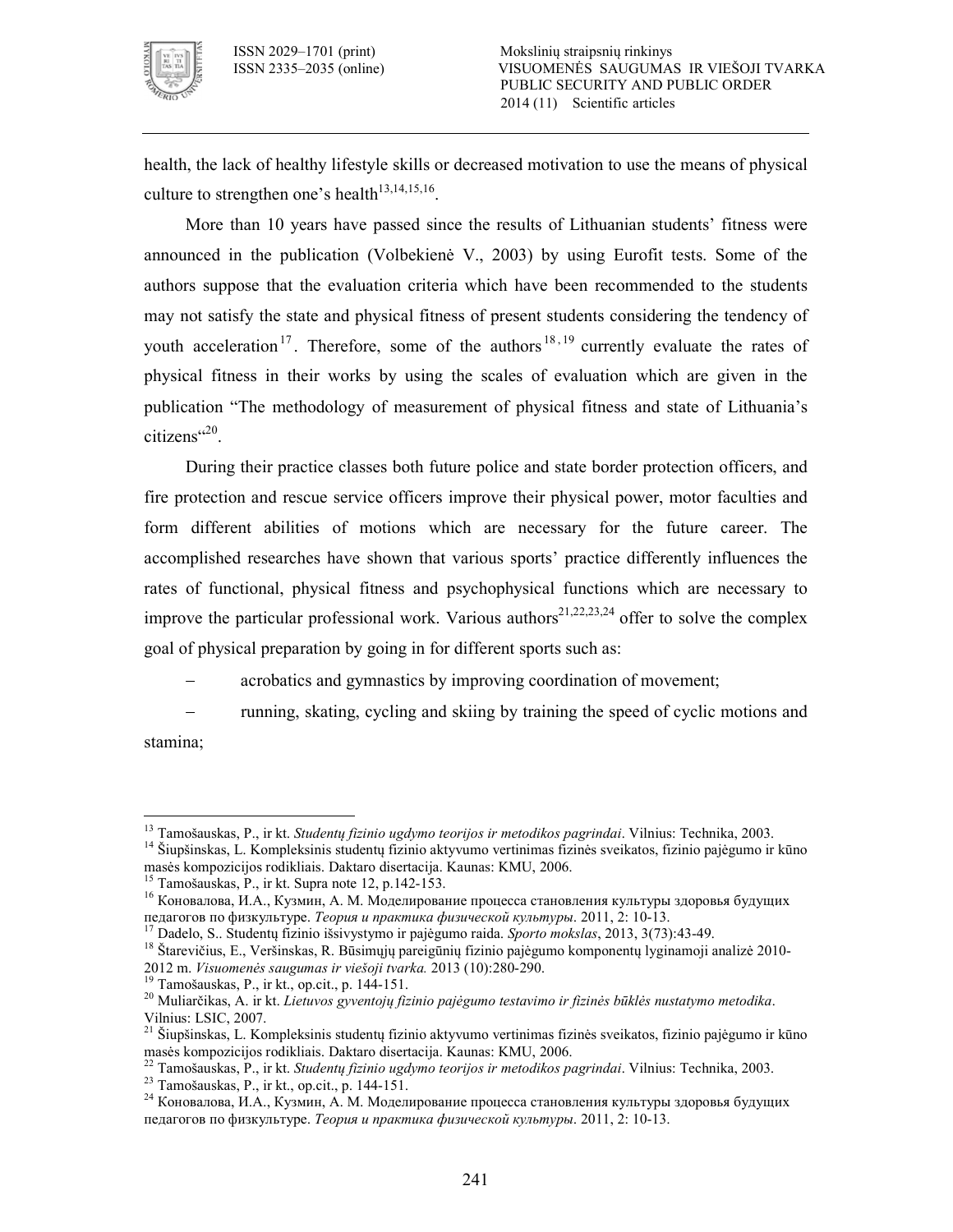

weightlifting, the throw of a hammer, discus and javelin, shot-put, long jump and high jump by forming strength;

sports and games, boxing, karate, wrestling etc. can be recommended to improve the coordination of motions when there is contact with an opponent.

 The rates of physical fitness and development of future statutory officers, who are the students of Faculty of Public Security (FPS) in Mykolas Romeris University (MRU) and Faculty of Creative Industries (FCI) in Vilnius Gediminas Technical University (VGTU), have been evaluated and compared in this article.

The peculiarity of our research is the physical activity of future statutory officers which has been evaluated by comparing physical qualities, development and physiological rates but not under the standards of physical qualification which are used to evaluate the officers of police, fire safety and rescue service and state border protection service.

**The aim of this work** is to investigate the rates of physical fitness and development of future statutory officers using Eurofit testing programme.

In order to implement the aim, the goals have been raised such as:

to evaluate physical development and physiological rates which describe MRU (FPS) and VGTU (FCI) students' health;

to analyse the components of physical fitness of the participants;

to compare the level of physical preparation of future statutory officers with the data of research of other contemporaries of higher educational institutions.

**The objectives of research** are the rates which describe students' health, physical fitness and development.

#### **ORGANIZATION AND METHODOLOGY OF THE RESEARCH**

The research was done in the autumn terms of  $2011-2012$  and  $2012-2013$ . The contingent of respondents constituted 80 (about 40 students every year) boys from MRU FPS and 80 boys from VGTU FCI who were studying "Fire safety" and "Safety engineering".

 Students' physical development and fitness and physiological rates were determined during the research. The Eurofit tests were used to evaluate physical fitness such as "flamingo", "tapping", "sit down and lie down", "sit down and reach", "10 x 5 m shuttle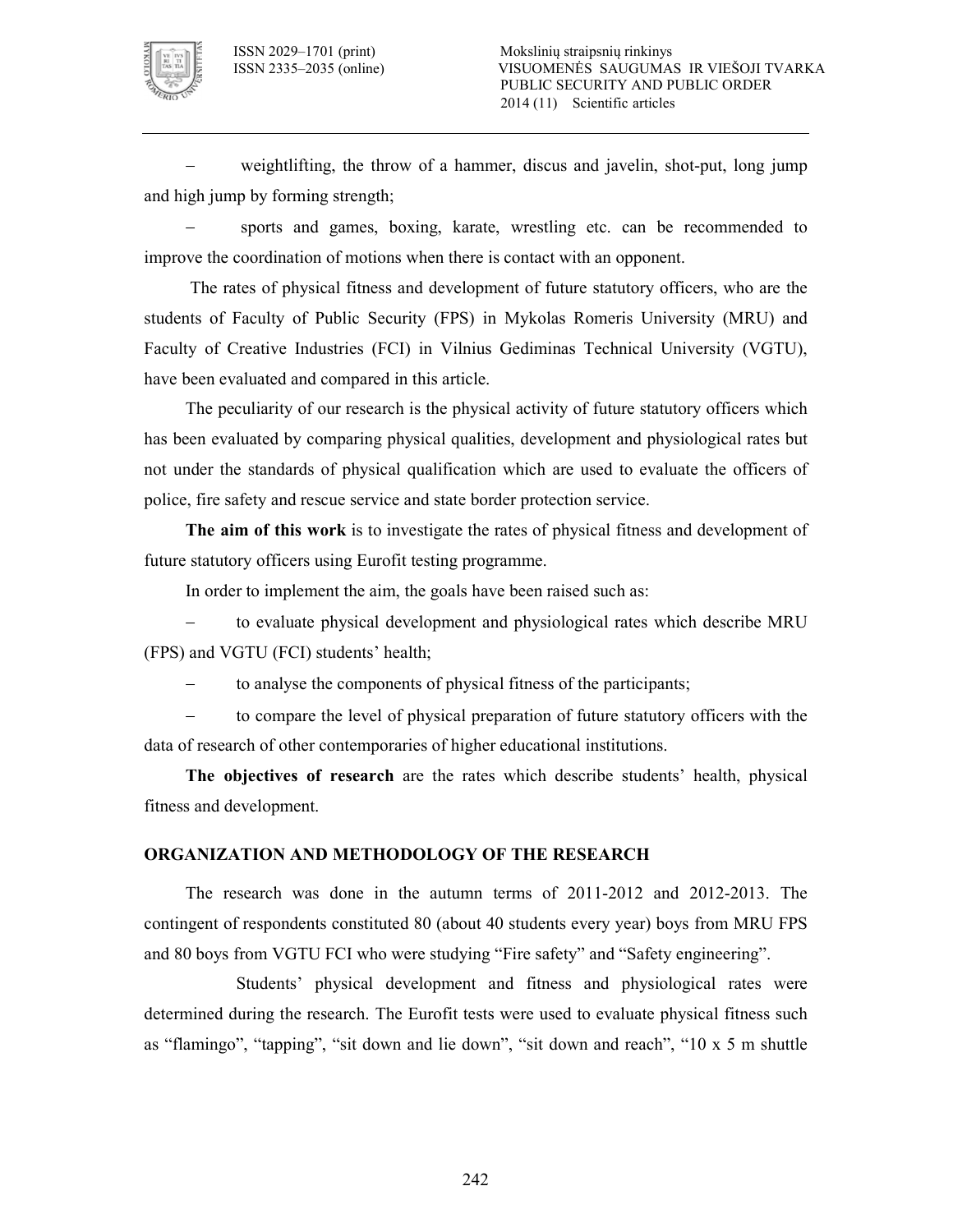

run", "standing long jump", "hang with bent arms", "hand grip", "hand relative force"<sup>25,26,27</sup> and running in the 100 metres and 3 kilometres.

The dynamometer "DK-100" was used in order to measure hand static force. A participant pressed the dynamometer with all one's strength by standing and holding it in one's hand. The power of left and right hand was measured.

The features such as "height", "weight", "body mass index (BMI)", "living capacity of lungs (LCL)", "LCL and weight proportion"  $28, 29$  were evaluated in order to set the physiological and physical development rates which describe students' health.

We measured the highest volume of air which could be exhaled by breathing in as much as possible during the LCL testing. We used the portable spirometer "MS04 MicroPlus" to reach a goal.

The analysis of the data had been done by using the  $19<sup>th</sup>$  version of SPSS programme<sup>30</sup>. The statistical rates were calculated such as arithmetic averages, their errors, standard deviation (SD) and significance of mean difference of dependent and independent samples according to the Student's criteria (t). The values of physical fitness and development were rated by using evaluation scales most often referred to literature<sup>31,32</sup>.

## **THE RESULTS OF RESEARCH AND THEIR ANALYSIS**

The rates and their differences which define MRU and VGTU students' health are given in the tables 1, 2.

The analysis of participants' physical development rates revealed that MRU male students who took part in the first testing were higher than others since the average height was 185,0  $(5,60)$  cm in the autumn term of 2011-2012. The average height of participants (table 2) diverged significantly ( $p<0.05$ ) between MRU students who participated in the first and second testing and VGTU students who took part in the first one.

 $\overline{\phantom{a}}$ 

<sup>&</sup>lt;sup>25</sup> Apanasenko, G. L. Posibility for the quantitative, *Gig Sanit*, 1986, (6): 8-55.

<sup>&</sup>lt;sup>26</sup> Astrauskienė, A. ir kt. KTU ir KMU pirmo kurso studenčių požiūris į sveikatą kaip gyvenimiškąją vertybę. *Kultūra – Ugdymas – Visuomenė: LŽŪU mokslo darbai,* 2005, 1: 315317.

<sup>27</sup> Poderys, J. *Kineziologijos pagrindai: mokomoji knyga.* Kaunas: KMU, 2004.

<sup>28</sup> Bruzgis, R. *Supra note 4.*

<sup>&</sup>lt;sup>29</sup> Ivaškienė, V. ir kt., *Supra note 5*, p. 233-240.

<sup>30</sup> Pukėnas, K. *Kobinių duomenų analizė SPSS programa: studijų knyga*. Kaunas: LKKA, 2011.

 $31$  Muliarčikas, A. ir kt., Supra note 20, p. 7-71.

<sup>32</sup> Volbekienė, V. Eurofitas. Vilnius: Mintis, 2003.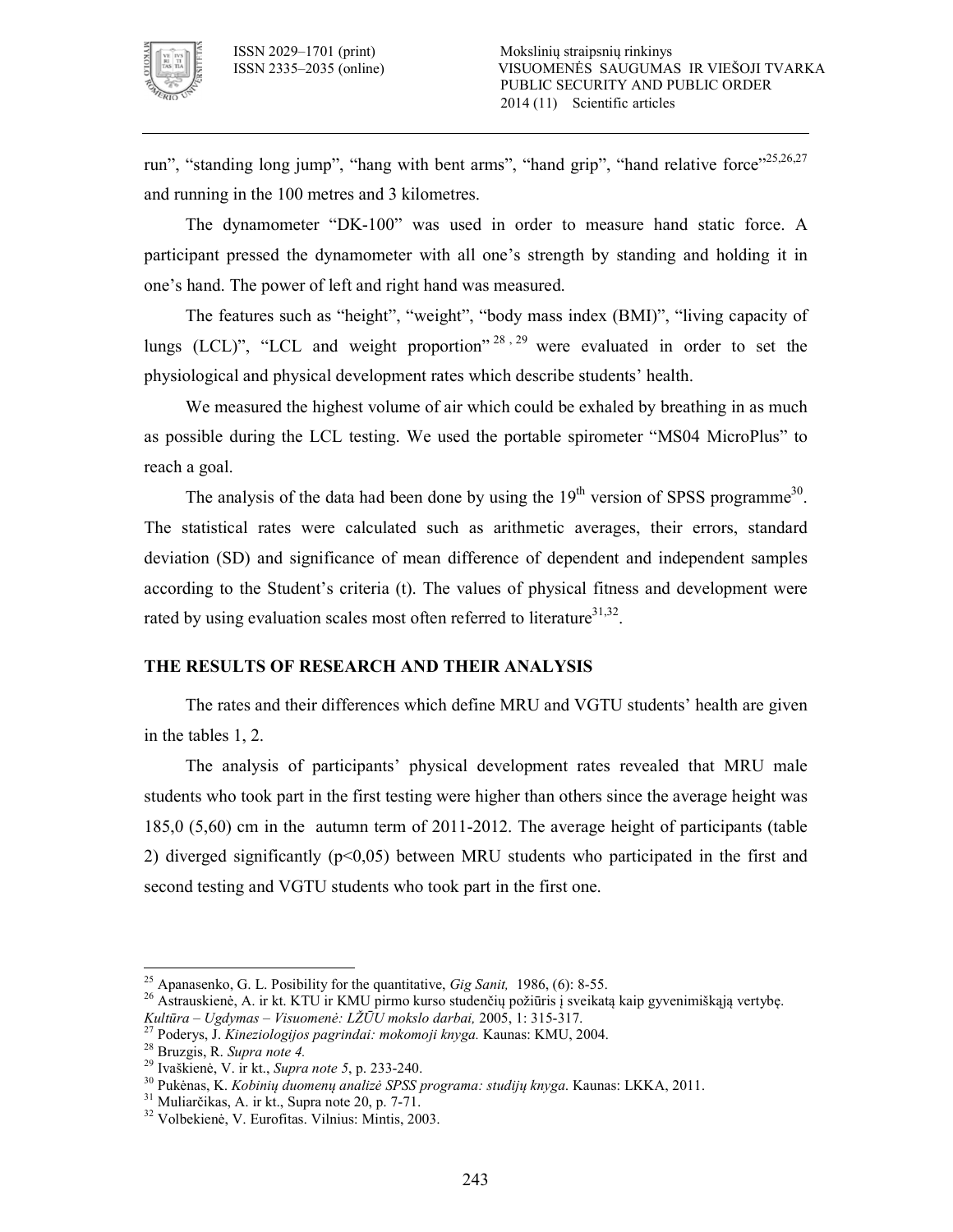

It was out that MRU and VGTU boys were much about the same weight by analysing the weight rates of participants (table 1). Only the university students of technical profile were distinguished for their total weight rates during the second testing whose rate of 77,71 kg was credibly lower ( $p<0,05$ ) than MRU students' in the second testing.

The living capacity of students' lungs was determined on purpose to evaluate the status of respiratory system. The results of research (table 1) showed that the LCL average of all participants (5, 75,9 l.) had been evaluated as "good" except MRU students who participated in the second testing. In order to analyse LCL rates, statistically significant differences  $(p<0,01)$  were observed between groups of participants and testing. The credible differences of the rate were undetermined between the students of VGTU and other higher educational institutions during the first and second researches. "LCL and weight proportion" of all participant groups, who participated in testing, was evaluated as "good". It is necessary to mention that the reduction of the rate value of MRU students ( $p<0,05$ ) was noticed between tests (tables 1 and 2). The importance of the parameter of FPS boys, which had been estimated during the second research, was statistically less  $(p<0,05)$  compared with other participant groups.

| Rates             | Height, cm    | Weight, kg   | Living capacity<br>of lungs, (LCL) | $LCL$ (ml) and<br>weight | <b>BMI</b> ( $kg/m2$ ) |
|-------------------|---------------|--------------|------------------------------------|--------------------------|------------------------|
| <b>UNIVERSITY</b> |               |              | <b>litres</b>                      | balance (kg)             |                        |
| MRU (PSF)         | 185,0(5,60)   | 79,70 (7,80) | 5,95(0,77)                         | 74,60 (2,20)             | 23,70(2,14)            |
| 2011-2012         |               |              |                                    |                          |                        |
| (academic year)   |               |              |                                    |                          |                        |
| average (SD)      |               |              |                                    |                          |                        |
| MRU (FPS)         | 182,45(4,60)  | 80,70 (6,40) | 5,11(0,26)                         | 71,12(1,47)              | 24, 14 (1, 55)         |
| 2012-2013         |               |              |                                    |                          |                        |
| (academic year)   |               |              |                                    |                          |                        |
| average (SD)      |               |              |                                    |                          |                        |
| VGTU (SF)         | 182,33 (4,80) | 77,71 (6,20) | 5,74(0,28)                         | 73,80(2,10)              | 22,22(1,06)            |
| 2011-2012         |               |              |                                    |                          |                        |
| (academic year)   |               |              |                                    |                          |                        |
| average (SD)      |               |              |                                    |                          |                        |
| VGTU (SF)         | 183,44(6,80)  | 78,88 (11,0) | 5,81(0,5)                          | 74,40 (4,01)             | 22,81 $(2,27)$         |
| 2011-2013         |               |              |                                    |                          |                        |
| (academic year)   |               |              |                                    |                          |                        |
| average (SD)      |               |              |                                    |                          |                        |

**Table 1.** Physical development and physiological rates which describe students' health

SD – standard deviation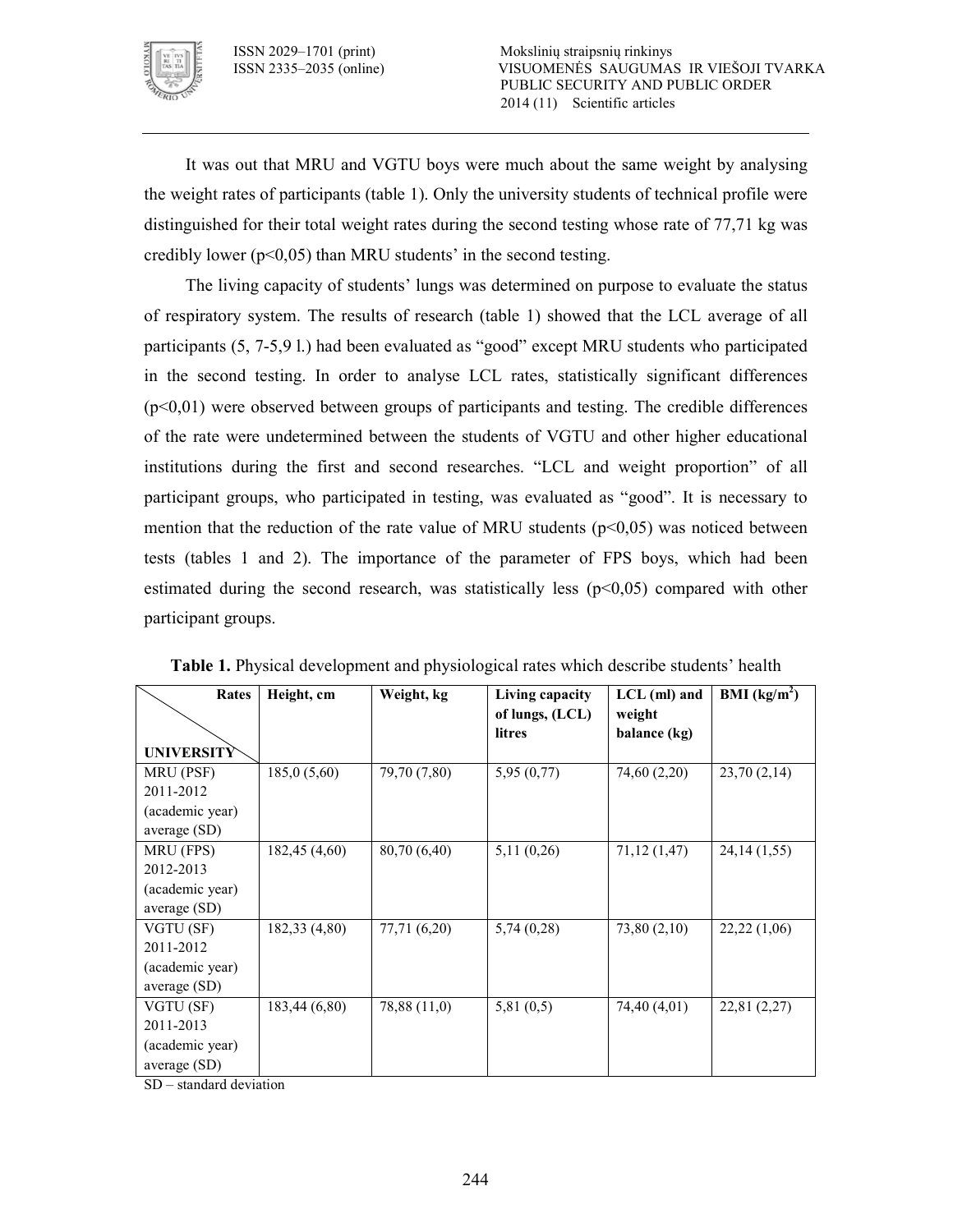

The credible differences were not noticed between the results of the first and second testing of the students of the same university on purpose to analyse participants' body mass index values and their alternation (tables 1 and 2).

According to the recommendations of World Health Organization, the future statutory officers' BMI was defined as "within the pale of normal body weight". The highest average of BMI indicator of 24,14 (1,55) kg/m<sup>2</sup> was stated between MRU students during the second testing. The BMI value of different tests statistically credibly differed  $(p<0,01)$  between FPS and FCI participants. The repartition of MRU and VGTU students' number according to BMI norms signified that the biggest part of participants  $(82,4\%; p<0,001)$  were of normal weight (figure 1), just 13,6% of boys had overweight and 4% of them had average obesity.

The rates of physical fitness, their alternation and differences of MRU and VGTU students have been given in tables 3 and 4.

In proportion to physical fitness rates, it has been determined that the results of our participants from Public Safety Faculty were higher than the participants had who were examined in 2003<sup>33</sup> by V. Vobelniene. However, the average physical fitness of VGTU boys has been similar to contemporaries from other Lithuanian higher educational institutions. Physical fitness components of most MRU students have been evaluated as "very good" and VGTU students have been rated as "good" in accordance with "Methodology of physical fitness evaluation of Lithuanian people".

The cumulative fitness data showed that the average of the flamingo test's results of our participant students was evaluated as "very good" (tables 3, 4). Although the balance test's results of the first and second researches of MRU boys were compared, the rates' alterations were not statistically significant.

The difference of averages of this parameter  $(p<0.01)$  was determined as statistically credible between participants from different universities and VGTU students by comparing the results of the first and second researches  $(p<0,01)$  (table 2).

The value of this rate has been decreasing significantly  $(p<0.01)$  between MRU groups and VGTU students of the first and second testing  $(p<0.05)$  by evaluating the results of boys "tapping" test which reflects the speed of motion of upper limbs. The difference ( $p<0.05$  p<0,01) of this rate's averages between contemporaries from different universities was identified as statistically credible too (tables 3, 4). The evaluation of "tapping" test of the

 $\ddot{\phantom{a}}$ 

<sup>33</sup> Volbekienė, V., *Supra note 32.*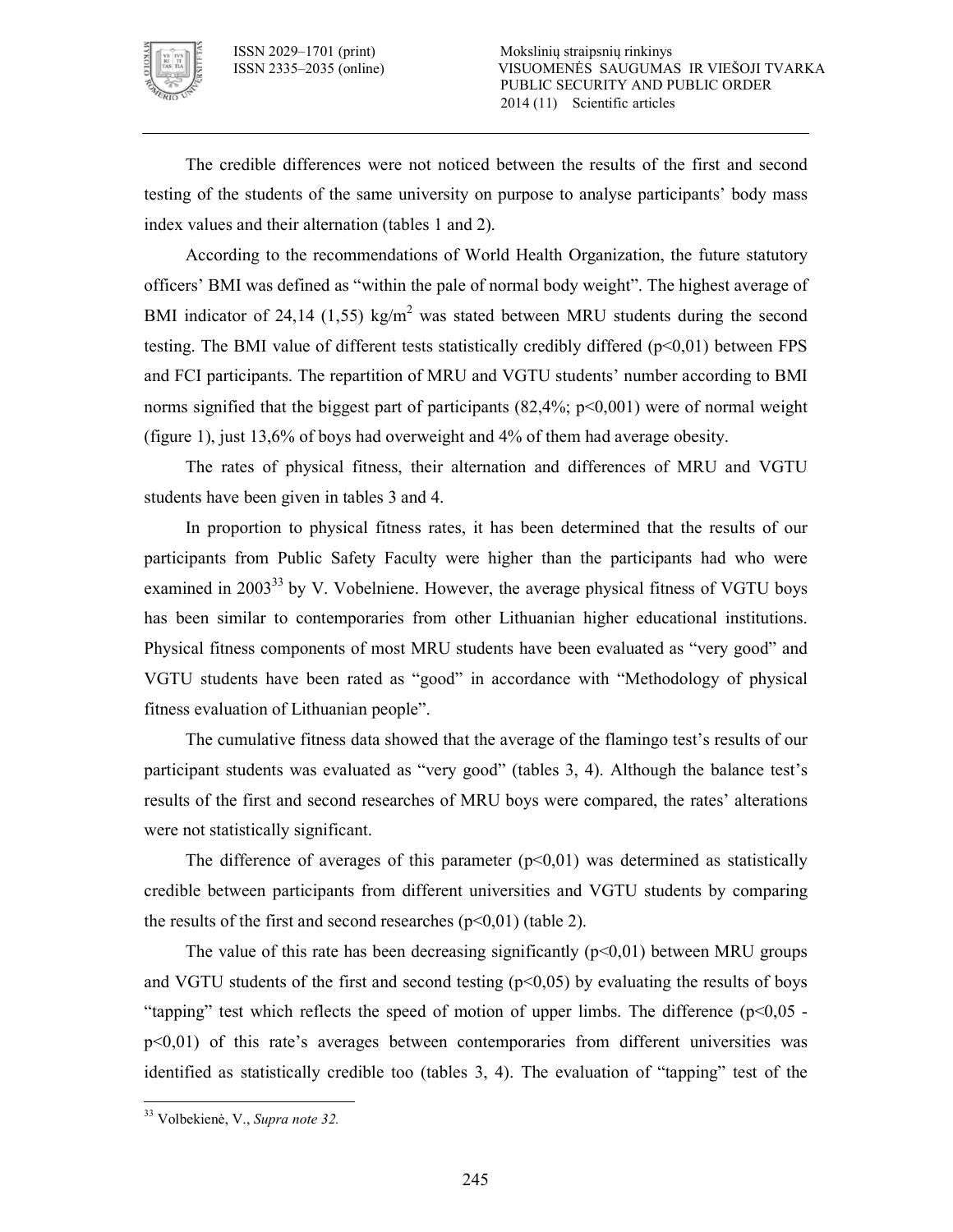

second research allows to state that the speed of upper limbs of FPS and FCI students is "good".

| Rates                | Height, cm | Weight, kg | Living capacity<br>of lungs, (LCL)<br><b>litres</b> | $LCL$ (ml) and<br>weight<br>balance (kg) | BMI $(kg/m2)$ |
|----------------------|------------|------------|-----------------------------------------------------|------------------------------------------|---------------|
| <b>UNIVERSITY</b>    |            |            |                                                     |                                          |               |
| MRU 2011-2012 a. y.  | p<0,05     | p > 0,05   | p<0,01                                              | p<0,05                                   | p > 0.05      |
| MRU 2012-2013 a. y.  |            |            |                                                     |                                          |               |
| VGTU 2011-2012 a.v.  | p > 0.05   | p > 0.05   | p > 0.05                                            | p > 0.05                                 | p > 0.05      |
| VGTU 2012-2013 a. y. |            |            |                                                     |                                          |               |
| MRU 2011-2012 a. y.  | p<0,05     | p > 0,05   | p > 0,05                                            | p > 0.05                                 | p<0,01        |
| VGTU 2011-2012 a. y. |            |            |                                                     |                                          |               |
| MRU 2011-2012 a. y.  | p > 0.05   | p > 0.05   | p > 0.05                                            | p > 0.05                                 | p > 0,05      |
| VGTU 2012-2013 a. y. |            |            |                                                     |                                          |               |
| MRU 2012-2013 a. y.  | p > 0.05   | p<0,05     | p<0.01                                              | p<0.01                                   | p<0,01        |
| VGTU 2011-2012 a. y. |            |            |                                                     |                                          |               |
| MRU 2012-2013 a. y.  | p > 0,05   | p > 0.05   | p<0.01                                              | p<0,01                                   | p<0,01        |
| VGTU 2012-2013 a. v. |            |            |                                                     |                                          |               |

**Table 2.** Reliability (p) of difference of students' physical development and physiological rates

The test of "sit down and reach" describes the waist flexibility. The credible differences of flexibility were not determined between the students of the same higher educational institution during the first and second researches. The results of this test differed statistically credibly  $(p<0.05)$  between contemporaries from different universities (table 4).



**Figure 1**. Repartition of future statutory officers under BMI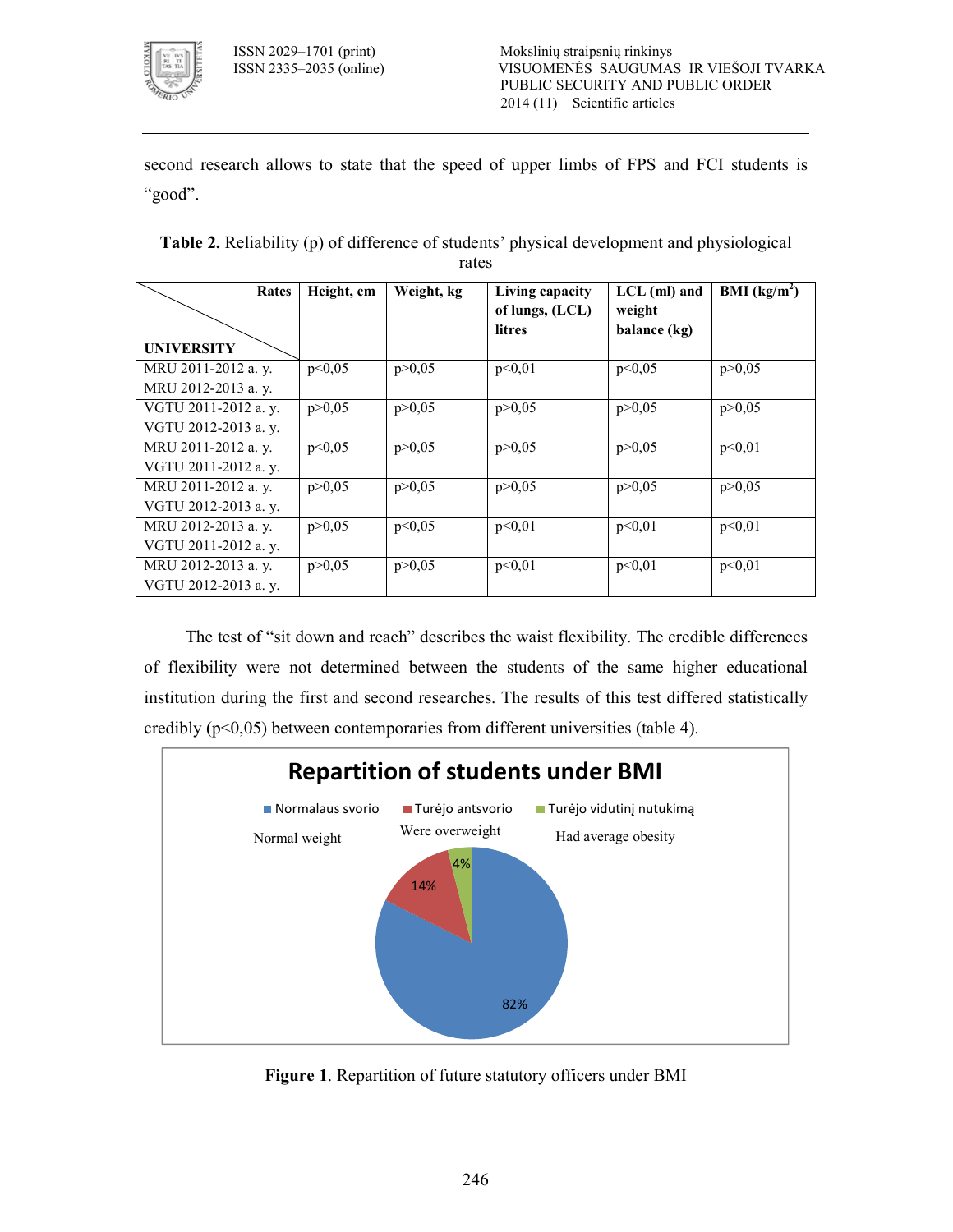

The best result of this test  $\bar{x}$  = 38,05 (6,20) cm was achieved by VGTU students in the year 2012-2013, it was evaluated as "very good".

The test of "sit down and lie down" (per 30 seconds) reflects the endurance of stomach muscles' dynamic force.

| Rates                           | <b>MRU (FPS)</b> | <b>MRU (FPS)</b> | VGTU (SF)       | VGTU (SF)      |
|---------------------------------|------------------|------------------|-----------------|----------------|
|                                 | 2011-2012        | 2012-2013        | 2011-2012       | 2011-2013      |
|                                 | average (SD)     | average (SD)     | average (SD)    | average (SD)   |
| <b>UNIVERSITY</b>               |                  |                  |                 |                |
| Flamingo test, time/30 s.       | 1,80(0,91)       | 1,82(1,0)        | 1,08(1,0)       | 2,97(0,98)     |
| Tapping, s.                     | 12,90(1,26)      | 9,96 (0,90)      | 10,81(2,48)     | 10,15(1,04)    |
| "Sit down and reach",           | 35,30(5,20)      | 35,65(3,80)      | 37,52 (5,80)    | 38,05(6,20)    |
| cm                              |                  |                  |                 |                |
| "Sit down and lie               | 26,20(2,2)       | 28, 17 (3, 20)   | 25,20(1,80)     | 29,77(3,0)     |
| down", time/30 s.               |                  |                  |                 |                |
| Hang, s.                        | 60,0(17,0)       | 61,54 (12,40)    | 66, 19 (11, 20) | 60,94(9,0)     |
| $10 \times 5$ m shuttle run, s. | 17,30(0,98)      | 17,25(1,52)      | 17,67(1,02)     | 18,40(1,10)    |
| Standing long jump, cm.         | 264,95 (8,40)    | 257,48 (11,0)    | 239,55 (10,20)  | 238,80 (19,60) |
| Pull-up, time.                  | 13,20(3,00)      | 14,0(6,0)        | 12,42(3,40)     | 11,0(3,20)     |
| Running in the 100 m, s.        | 13,68(0,78)      | 13,75(0,64)      | 13,50(0,46)     | 13,64(0,94)    |
| Running in the 3000 m,          | 13:12(0,77)      | 13:13(1,15)      | 13:30(1,0)      | 13:53(1,06)    |
| min.                            |                  |                  |                 |                |
| Hand grip, kg:                  |                  |                  |                 |                |
| a) left hand                    | 52,40 (4,80)     | 54,40 (3,60)     | 48,55(7,0)      | 53,71 (7,80)   |
| b) right hand                   | 57,30 (6,60)     | 60,05(6,0)       | 52,80 (7,20)    | 58,05 (8,20)   |
| Hand relative force, kg.        | 74,10 (9,80)     | 78,31 (8,02)     | 65,95 (9,39)    | 72,43 (8,80)   |

| Table 3. Rates of students' physical fitness |  |  |  |  |  |
|----------------------------------------------|--|--|--|--|--|
|----------------------------------------------|--|--|--|--|--|

SD – standard deviation

It emerged that the parameters of this test credibly  $(p<0,05)$  differed between participant students from different higher educational institutions. The rates' averages  $(p<0.01)$  of the first and second research of students from the same university differed significantly. The upturn of the results of this test was observed between testing.

The test of "hang with bent arms" is intended to determine the muscle force stamina of the bend of arms and shoulders. According to the value of the alternation of averages of this test's data, the reduction of VGTU students' results was statistically credible  $(p<0.05)$  (tables 3, 4). The participants of VGTU achieved the best result of the test "hang with bent arm" (66,19 (11,20) seconds) during the first testing. The results of other groups' testing were comparatively similar.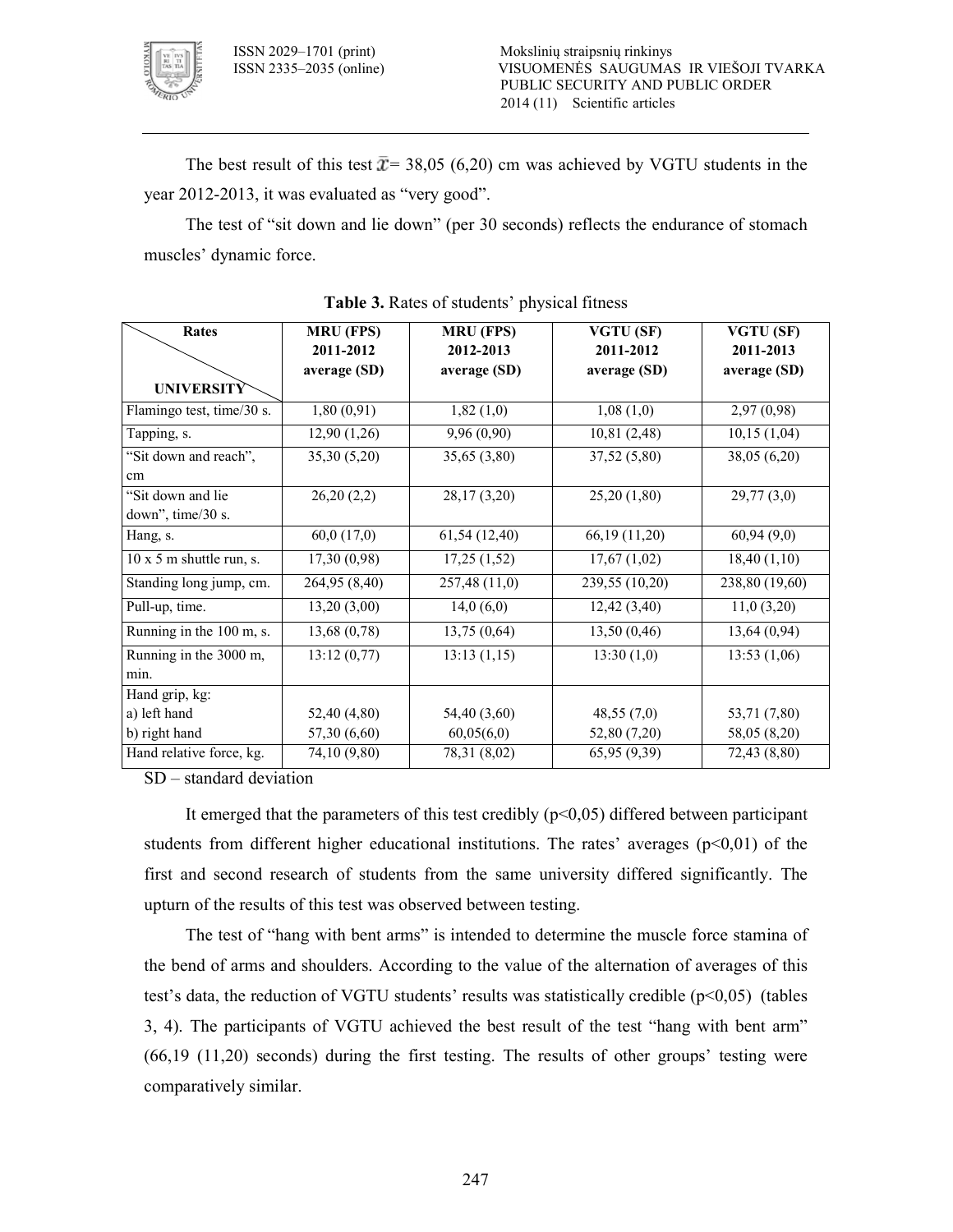

The purpose of the test of "pull-ups" is to evaluate the endurance of the force of arm protractor, chest and front palmar muscle. The best result of the test of "pull-ups"  $(14,0, (6,0))$ times as large) was achieved by FPS students during the second research. The registered results of MRU students during the second testing differed significantly reliably as compared with the results  $(p<0,01)$  of VGTU groups.

The test of "10 x 5 m shuttle run" describes the ability of an individual to do quick and exact motions, i.e. agility as a physical feature. According to the testing results of VGTU boys, the deterioration of rates' averages  $(p<0,01)$  was determined as statistically credible, whereas the averages of testing rates of MRU boys hardly changed.

The fundamental statistically credible differences  $(p<0,01)$  between participant groups during the second testing were defined according to the analysis of the results of FPS and FCI students. The results of the first MRU research and the second VGTU testing  $(p<0.01)$ differed too. The test's results of both participant groups are evaluated as "good".

The purpose of the test of "standing long jump" is to evaluate sudden foot force. The evident decline of rates' averages (p<0,01) between MRU students was observed agreeably to the results of this test. The distinct difference of rates' averages  $(p<0,01)$  between FPS and FCI contemporaries was also noticed during the time of particular testing (table 3).

The purpose of the test of running in the 100 m is to evaluate complex speed ability (more speed endurance). The data of the test did not show statistically credible differences between participant groups and testing. The speed ability rates of the students from higher educational institutions were similar.

The test of running in the 3000 m describes common endurance. The test's results of VGTU students had a tendency to decline  $(p<0,01)$  during the research. The credible difference  $(p<0.01)$  of this test's rates was shown up between the results of the first MRU and second VGTU testing, and also between the results of the second MRU and VGTU testing. The best results of running in the 3000 m were achieved by MRU participants during the first testing while VGTU participant students measured up to the worst results during the second research.

The rates of students' static force were evaluated according to the rate of hand grip. The static force rates of right and left hand of MRU students were better  $(p<0,001)$  than they were of their contemporaries from VGTU.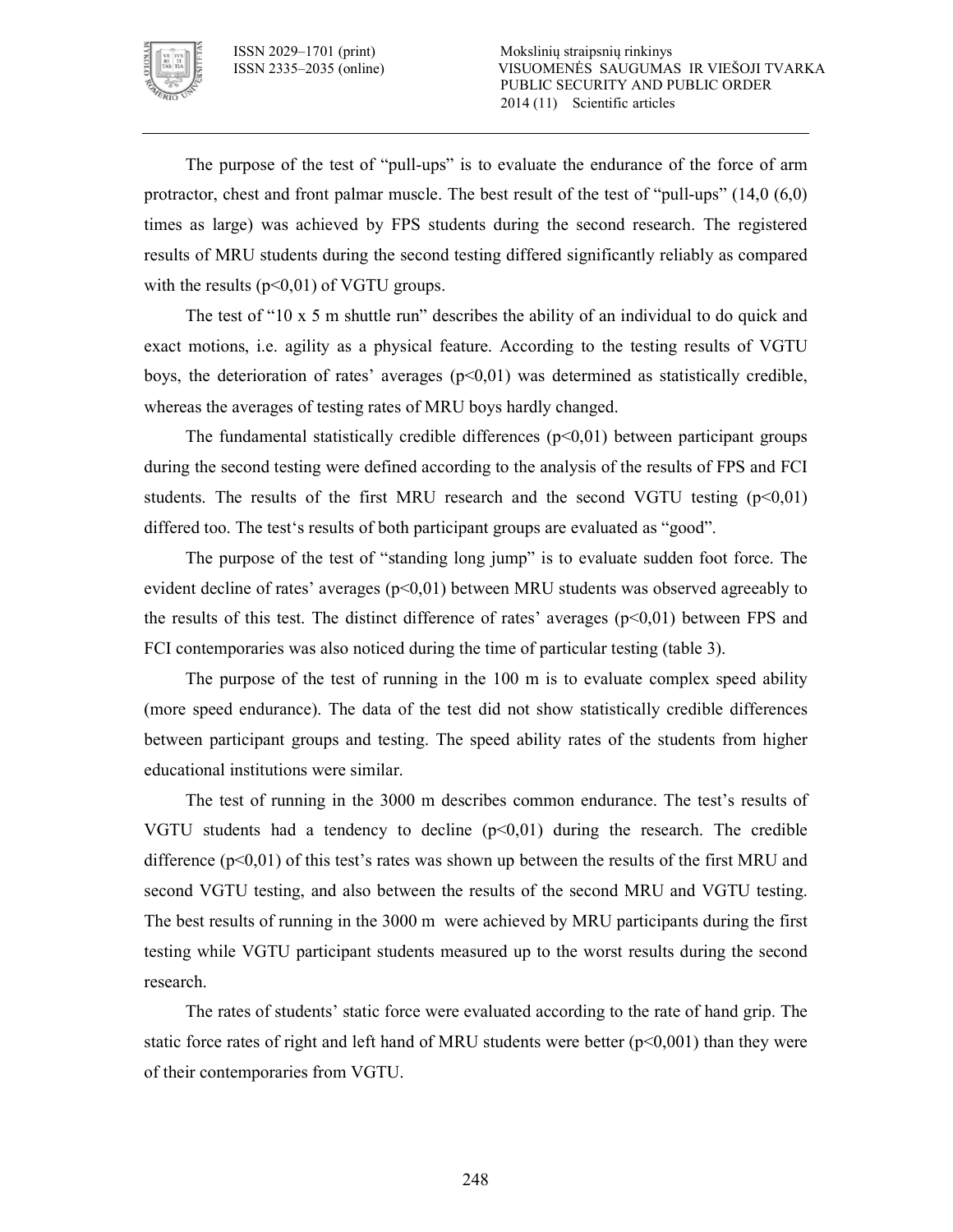

| <b>Rates</b>            | <b>MRU</b> | <b>VGTU</b> | <b>MRU</b>  | <b>MRU</b>  | <b>MRU</b>  | <b>MRU</b>  |
|-------------------------|------------|-------------|-------------|-------------|-------------|-------------|
|                         | 2011-2012  | 2011-2012   | 2011-2012   | 2011-2012   | 2012-2013   | 2012-2013   |
|                         | 2012-2013  | 2012-2013   | <b>VGTU</b> | <b>VGTU</b> | <b>VGTU</b> | <b>VGTU</b> |
|                         |            |             | 2011-2012   | 2012-2013   | 2011-2012   | 2012-2013   |
| UNIVERSITY              |            |             |             |             |             |             |
| Flamingo test,          | p > 0.05   | p<0,001     | p<0.01      | p<0.01      | p<0.01      | p<0.01      |
| time/30 s.              |            |             |             |             |             |             |
| Tapping, s.             | p<0,01     | p<0,05      | p<0,01      | p<0,001     | p<0,05      | p > 0,05    |
| "Sit down and           | p > 0.05   | p > 0.05    | p > 0,05    | p<0,05      | p > 0,05    | p<0,05      |
| reach", cm              |            |             |             |             |             |             |
| "Sit down and           | p<0,01     | p<0,001     | p<0,05      | p<0,01      | p<0,01      | p<0,05      |
| lie down",              |            |             |             |             |             |             |
| time/ $30$ s.           |            |             |             |             |             |             |
| Hang, s.                | p > 0,05   | p < 0,05    | p<0,01      | p > 0,05    | p > 0,05    | p > 0,05    |
| $10 \times 5$ m shuttle | p > 0.05   | p<0,01      | p > 0,05    | p<0,01      | p > 0,05    | p<0,01      |
| run, s.                 |            |             |             |             |             |             |
| Standing long           | p<0,01     | p > 0,05    | p<0,001     | p<0,01      | p<0,01      | p<0,01      |
| jump, cm.               |            |             |             |             |             |             |
| Pull-up, time.          | p > 0,05   | p > 0,05    | p > 0,05    | p > 0,05    | p<0,05      | p<0,01      |
| 100 m run, s.           | p > 0,05   | p > 0,05    | p > 0,05    | p > 0,05    | p > 0,05    | p > 0,05    |
| 3000 m run,             | p > 0,05   | p<0,01      | p > 0,05    | p<0,01      | p > 0,05    | p<0,01      |
| min.                    |            |             |             |             |             |             |
| Hand grip, kg:          |            |             |             |             |             |             |
| a) left hand            | p<0,05     | p<0,001     | p<0,001     | p > 0,05    | p<0,001     | p > 0,05    |
| b) right hand           | p<0,01     | p<0,001     | p<0,001     | p > 0,05    | p<0,001     | p > 0,05    |
| Hand relative           | p<0,001    | p<0,001     | p<0,001     | p<0,1       | p<0,001     | p<0,001     |
| force, kg               |            |             |             |             |             |             |

**Table 4.** Reliability (p) of difference of students' physical development and physiological rates

The right hand's force rates of both student groups were higher than their left hand's. The most average of hand static force rate such as 60,05 kg was recorded in the year 2012 – 2013 between MRU participants during the second testing. The result of the second testing of FPS students' group was evaluated as "very good", and the results of the first FPS and the first and second FCI research were evaluated as "good". On purpose to evaluate hand static force precisely, this force was evaluated in consideration of body weight, i.e. hand relative force. The value of this rate of VGTU boys during the first and second testing was evaluated as "sufficient" and "good", and the value of MRU boys was rated as "good" and "very good" and it was rather higher  $(p<0,01)$  than their contemporaries of VGTU had achieved (tables 3, 4). The results of the research showed significant, statically credible differences between participant groups  $(p<0,01)$  and testing  $(p<0,01)$ .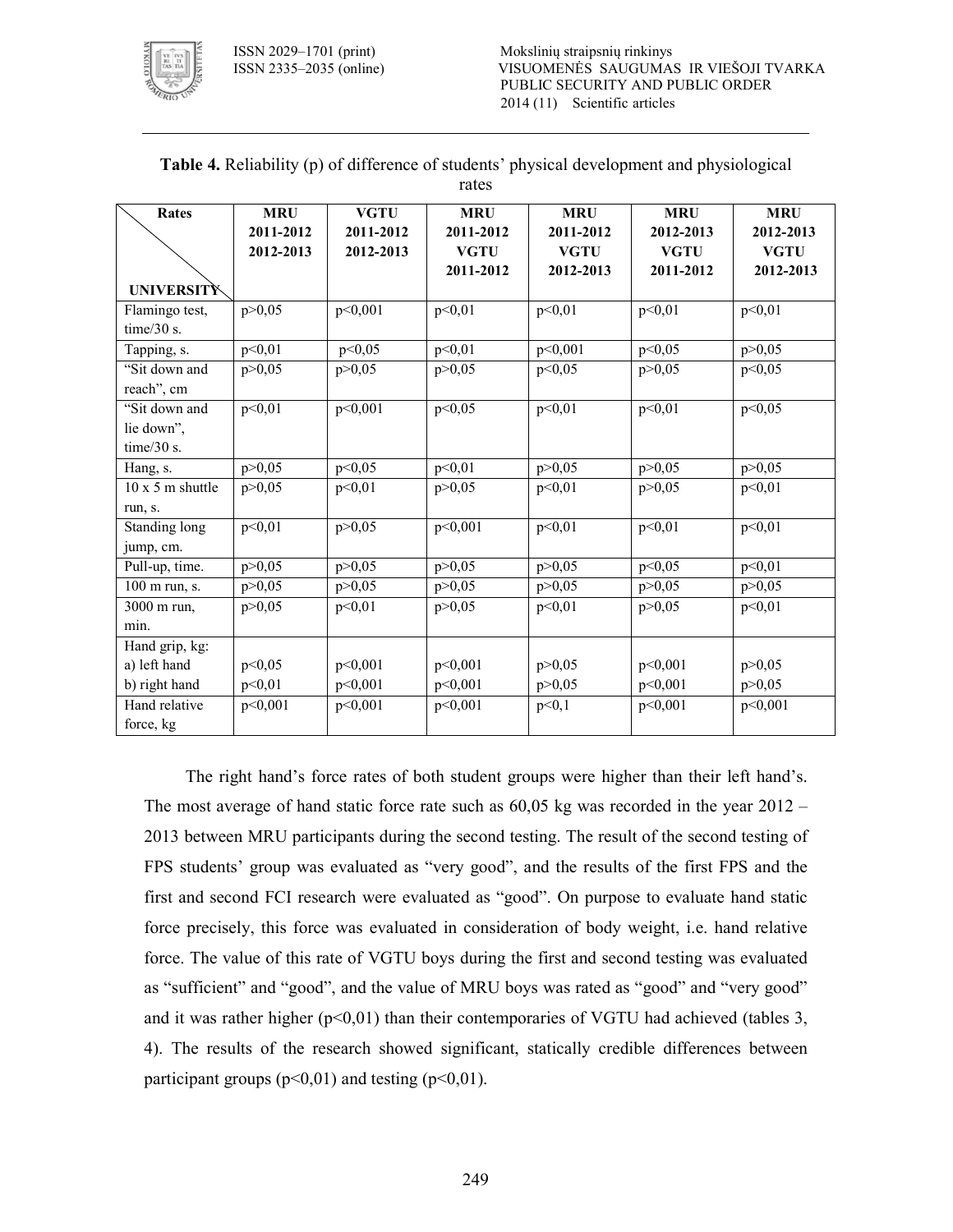

### **CONSIDERATION OF THE RESULTS**

According to the analysis of physical development rates, it was defined that height rate averages of MRU and VGTU students basically did not differ from the published data by other authors $34,35$ . The exception was just the students from MRU who participated in the first testing, who were quite higher than the students' from other higher educational institutions of Lithuania.

Agreeably to statistics, the participants' weight did not differ from the data of other authors $36,37$  who had researched the students from VMU, KTU, ASU and KU, only the weight of MRU students who participated in the second testing was different since their weight rates' average was slightly bigger. No publication was found in special literature which had analysed the BMI values of boys who studied in various universities in Lithuania. The results of the research revealed that future statutory officers' motional abilities such as the rates of flexibility, agility, common stamina, speed endurance, arm protractor, chest and front palmar muscle force endurance did not change statistically, however, the results of endurance of stomach muscle dynamic force, left and right hand static force, hand relative force became statistically credibly better during the research. The rates of our exploratory tests ("flamingo", " $10 \times 5$  m shuttle run", "hang", "standing long jump", "pull-ups", "hand grip with a left and right arm") were considerably higher on purpose to compare the testing results of MRU and VGTU physical power with the research results<sup>38,39,40,41,42</sup> of the boys from other higher educational institutions. The results of VGTU students' flexibility were not worse than KU students' but they were higher as compared with contemporaries from KTU, ASU, LUHS. The rates of this test of MRU students did not differ from the average results of Lithuanian students. The test's results of endurance of stomach muscle dynamic force of MRU and VGTU participants did not differ from KU, ŠU, KTU contemporaries but they were higher

 $\ddot{\phantom{a}}$ 

<sup>34</sup> Volbekienė, V. *Supra note* 31.

<sup>&</sup>lt;sup>35</sup> Dadelo, S., *Supra note 17*, p.43-49.

<sup>&</sup>lt;sup>36</sup> Minkevičius, R., ir kt., *Supra note 9*, p.366-370.

<sup>37</sup> Šapokienė, L., ir kt. KTU pirmo kurso studentų fizinio rengimo ir sveikatos stiprinimo programų efektyvumas. *Kultūra – Ugdymas – Visuomenė: LŽŪU mokslo darbai*. 2007, 2: 233236.

<sup>&</sup>lt;sup>38</sup> Šapokienė, L., ir kt., *op. cit.*, p. 233-236.

<sup>39</sup> Grabauskas, A. ir kt. ŠU studentų fizinio pajėgumo kaita. *Kultūra – ugdymas – visuomenė: LŽŪU mokslo*  darbai 2005, 1:348-350.

<sup>&</sup>lt;sup>40</sup> Ivaškienė, V. ir kt. *Supra note 5*, p.233-240.

<sup>&</sup>lt;sup>41</sup> Minkevičius, R., ir kt., *op. cit.*, p.366-370.

<sup>42</sup> Vaščila, V., ir kt. Kūno kultūros pratybų veiksmingumas pirmo kurso studentų požiūriu į kūno kultūrą. Kultūra – Ugdymas – Visuomenė. Tarptautinės mokslinės konferencijos straipsnių rinkinys. Akademija, 2005. p.  $385 - 387$ .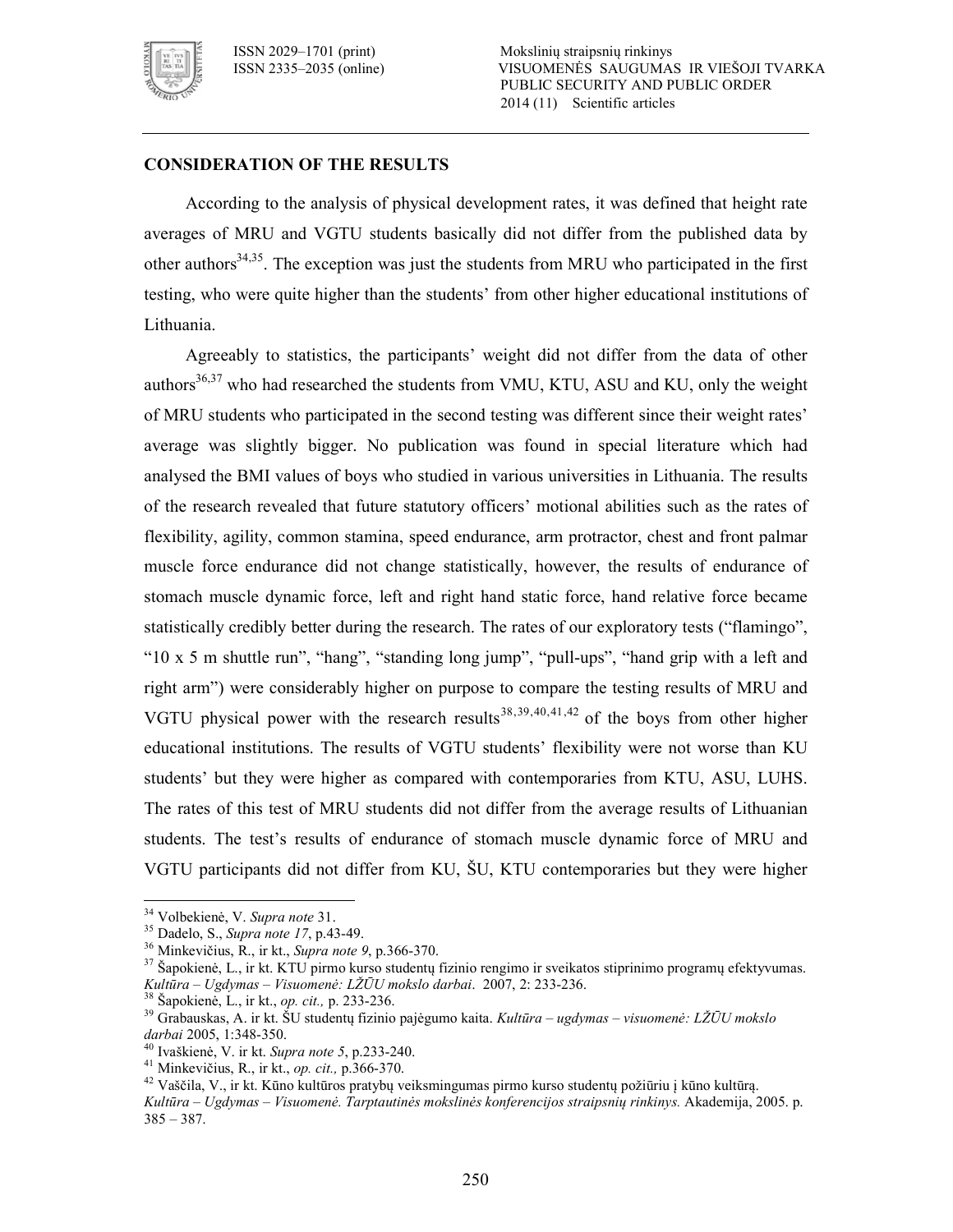

than ASU students'. The obtained data of FPS and FCI students' physical features allows to state that most test results of future statutory officers were rather higher as compared with the appropriate data of students from other higher educational institutions in Lithuania which had been introduced by different authors. All things considered, it could be stated that MRU FPS students' physical fitness is significantly influenced by such factors as the selection of entrants, versatile health test and compulsory practice of engineering professional physical fitness in the second and third courses, training of optional subject "Physical fitness" (according to the chosen sports) in the first course, motivation of high level physical fitness and purposeful, independent training of physical power. It seems likely that it is the main reason which determined the differences of some testing results between VGTU and MRU students.

# **RECOMMENDATIONS**

- 1.The results of this research have to be introduced to MRU FPS and VGTU FCI lecturers on purpose to apply the results during the practical training.
- 2.The lecturers of higher education institutions should constantly adjust the content of physical culture, consider the testing results of pupils' physical features and pay particular attention to those components of physical fitness which rates are lower than the average results of the national higher educational institutions.
- 3.Depending on the individual data of students, it is necessary to choose exercises for training from various sports which effectively develop various abilities and physical power since occupations of various sports differently affect psychophysical and psychophysiological functions of a human, which are required for the particular career.

# **CONCLUSIONS**

- 1. According to the results of research, it was determined:
- The rates of MRU and VGTU boys' height and weight were the same, except the results of those parameters of the first testing of MRU students;

 The best part of participants (82,4%) had normal body weight, 13,6% were overweight and 4% had average obesity;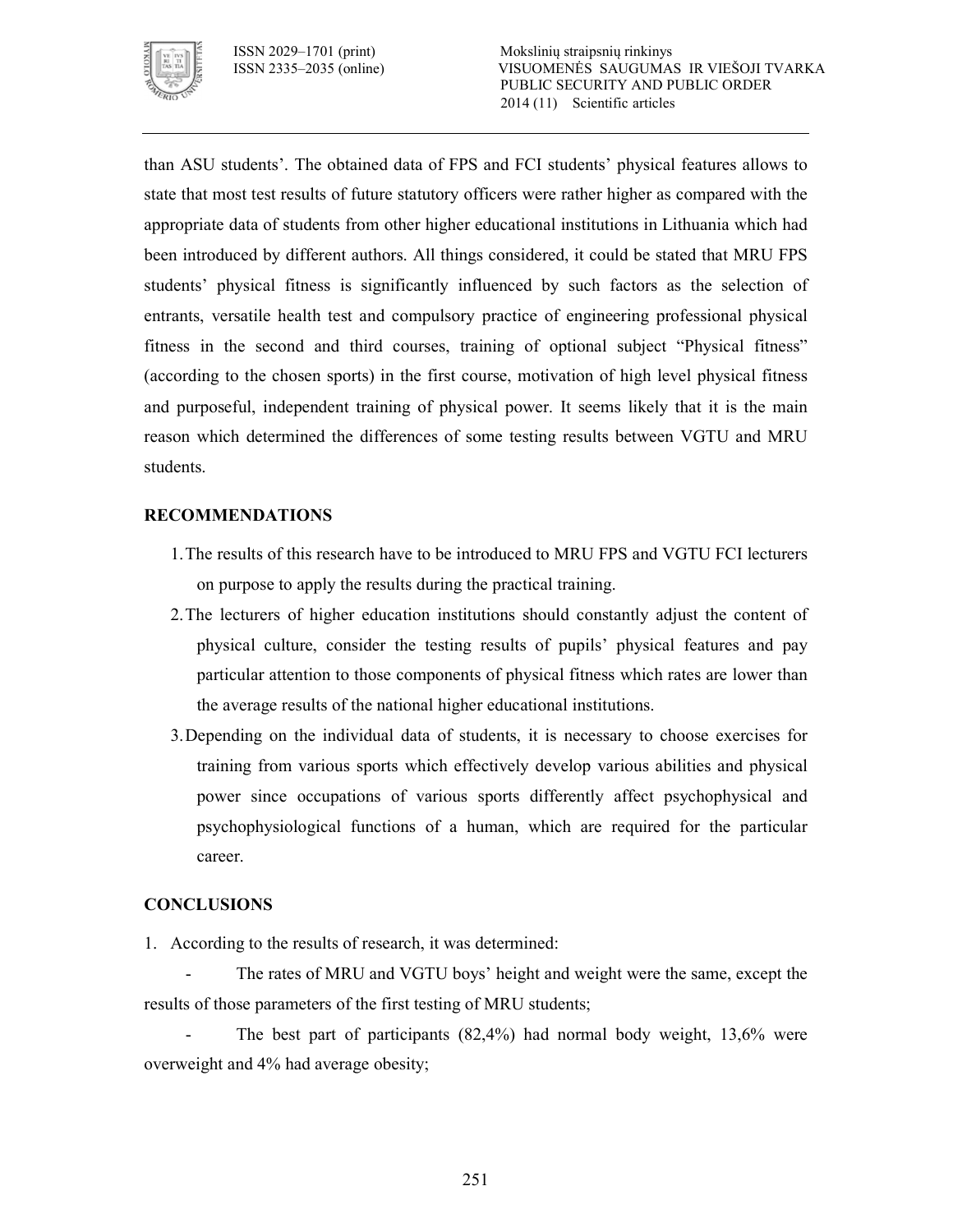

 The average of LCL and weight proportion rates of students from both universities ranged from 71,12 to 74,6 and it was evaluated as "good".

2. The state of physical fitness of future statutory officers significantly differed during the performed researches in different academic years:

 The rates of MRU students' fitness such as upper limbs' motion speed, endurance of stomach muscle dynamic force, right and left hand static force and hand relative force credibly got better and similarly the rates of VGTU students' fitness such as endurance of stomach muscle dynamic force, agility, common stamina, right and left hand static forces and hand relative force statistically improved during testing. Changes of other rates of MRU (flexibility, muscle force stamina of the bend of arms and shoulders, endurance of the force of arm protractor, chest and front palmar muscle, agility, quickness ability, common endurance) and VGTU (flexibility, endurance of the force of arm protractor, chest and front palmar muscle, sudden foot force, quickness ability) students were trivial;

 The results of MRU students' sudden foot force and VGTU students' balance, endurance of the force of arm protractor and chest and front palmar muscle declined statistically credibly;

 It was defined that the rates of those tests such as "flamingo", "tapping", "pull ups", "long jump", "hand static force", "hand relative force" were higher as compared MRU boys' physical fitness with the results of VGTU students of the same age.

3. The collected data showed:

The results of future officers' tests such as "flamingo", "10 x 5 m shuttle run", "hang", "long jump", "pull-ups", "hand grip" and "hand relative force" were considerably higher than the data of students from other higher educational institutions in Lithuania.

### **REFERENCES**

- 1. Apanasenko, G. L. Posibility for the quantitative, *Gig Sanit*, 1986, (6): 8-55.
- 2. Armonienė, J. Kūno kultūra ir studenčių sveikata. *Kūno kultūros problemos Lietuvos aukštojoje mokykloje.* Kaunas: Ritmas, 1994.
- 3. Astrauskienė, A. ir kt. KTU ir KMU pirmo kurso studenčių požiūris į sveikatą kaip gyvenimiškąją vertybę. *Kultūra – Ugdymas – Visuomenė: LŽŪU mokslo darbai,* 2005, 1.315 317.
- 4. Bruzgis, R. Studentų fizinis lavinimas. Vilnius. 1990.
- 5. Dadelo, S.. Studentų fizinio išsivystymo ir pajėgumo raida. *Sporto mokslas*, 2013, 3(73):4349
- 6. Grabauskas, A. ir kt. ŠU studentų fizinio pajėgumo kaita. *Kultūra ugdymas visuomenė: LŽŪU mokslo darbai* 2005, 1:348-350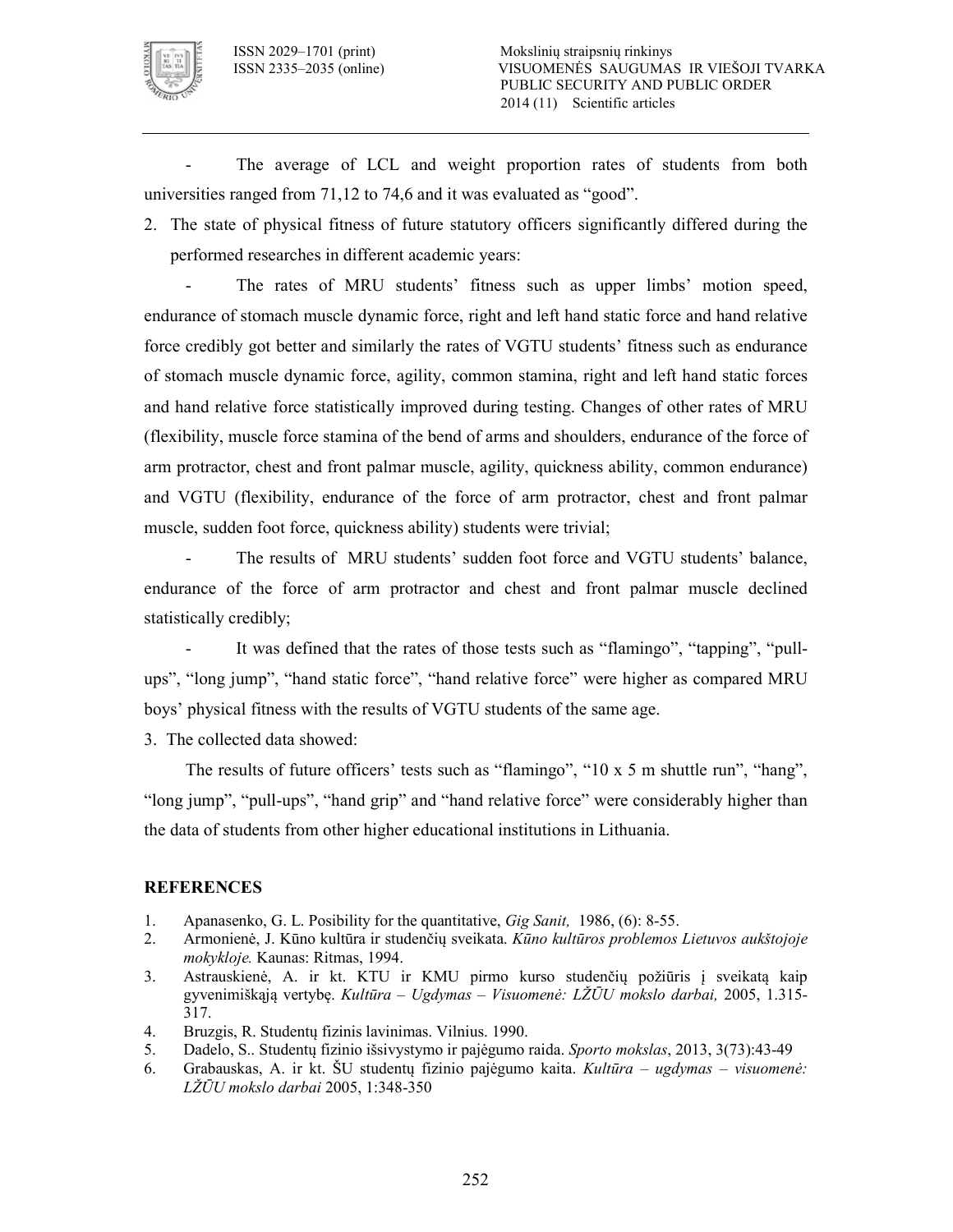

- 7. Ivaškienė, V. ir kt. LŽŪU ir LVA studentų fizinis pajėgumas. *Kultūra Ugdymas Visuomenė; L*ŽŪU mokslo darbai. 2003, 1:233-240.
- 8. Ivaškienė, V. ir kt. Lietuvos studenčių fizinio išsivystymo analizė, *Kultūra Ugdymas !* Visuomenė: LŽŪU mokslo darbai. 2005, 1: 334-336.
- 9. Juknevičius,V., ir kt. Studentiško amžiaus merginų kūno kompozicijos tyrimas. *Kultūra*  ugdymas – Visuomenė: LŽŪU mokslo darbai. 2005 1: 337-339.
- 10. Jurgutienė, A., ir kt. Lietuvos veterinarijos akademijos I kurso studenčių fizinio pajėgumo ivertinimas. *Ugdymas. Kūno kultūra. Sportas.* 2002, 4(45): 31-38.
- 11. Minkevičius, R., ir kt. Kai kurių Lietuvos aukštųjų mokyklų studentų fizinio pajėgumo tyrimas, Kultūra –*Ugdymas – Visuomenė: LŽŪU mokslo darbai.* 2005, 1: 366-370.
- 12. Muliarčikas, A. ir kt. *Lietuvos gyventojų fizinio pajėgumo testavimo ir fizinės būklės nustatymo metodika*. Vilnius: LSIC, 2007.
- 13. Poderys, J. *Kineziologijos pagrindai: mokomoji knyga.* Kaunas: KMU, 2004.
- 14. Pukėnas, K. *Kobinių duomenų analizė SPSS programa: studijų knyga*. Kaunas: LKKA, 2011.
- 15. Šapokienė, L., ir kt. KTU pirmo kurso studentų fizinio rengimo ir sveikatos stiprinimo programų efektyvumas. *Kultūra – Ugdymas – Visuomenė: LŽŪU mokslo darbai*. 2007, 2: 233236.
- 16. Šiupšinskas, L. Kompleksinis studentų fizinio aktyvumo vertinimas fizinės sveikatos, fizinio pajėgumo ir kūno masės kompozicijos rodikliais. Daktaro disertacija. Kaunas: KMU, 2006.
- 17. Štarevičius, E., Veršinskas, R. Būsimųjų pareigūnių fizinio pajėgumo komponentų lyginamoji analizė 2010-2012 m. *Visuomenės saugumas ir viešoji tvarka*. 2013 (10):280-290.
- 18. Tamošauskas, P. *Humanistiškai orientuotas studentų fizinis ugdymas*. Vilnius: Technika, 2000.
- 19. Tamošauskas, P., ir kt. *Studentų fizinio ugdymo teorijos ir metodikos pagrindai*. Vilnius: Technika, 2003.
- 20. Tamošauskas, P., Morkūnienė,V.,Višinskienė D. *Studentų kūno kultūra: teorija ir praktika*. Vilnius: Technika, 2008.
- 21. Tamošauskas, P., ir kt. Vilniaus Gedimino technikos ir Mykolo Romerio universitetų studenčių fizinio aktyvumo vertinimas 2010-2012 m. *Santalka: Filologija, edukologija*. 2013. 21(2):142-153.
- 22. Vaščila, V., ir kt. 2003. LVA studenčių fizinis pajėgumas. Dvasinės vertybės žinių visuomenėje. *Tarptautinės mokslinės konferencijos straipsnių rinkinys*. Kaunas, Akademija, 2003, p. 241 – 243.
- 23. Vaščila, V., ir kt. Kūno kultūros pratybų veiksmingumas pirmo kurso studentų požiūriu į kūno kultūrą. *Kultūra – Ugdymas – Visuomenė. Tarptautinės mokslinės konferencijos straipsnių rinkinys.* Akademija, 2005. p. 385 – 387.
- 24. Veršinskas, R., Gaška, V. Statutinių pareigūnų fizinis rengimas. *Visuomenės saugumas ir viešoji tvarka.* 2007, 1:107-117.
- 25. Volbekienė, V. Eurofitas. Vilnius: Mintis, 2003.
- 26. Коновалова, И.А., Кузмин, А. М. Моделирование процесса становления культуры здоровья будущих педагогов по физкультуре. *Теория и практика физической культуры*. 2011, 2: 10-13.

### **BŪSIMŲJŲ POLICIJOS, VALSTYBĖS SIENOS APSAUGOS, PRIEŠGAISRINĖS APSAUGOS IR GELBĖJIMO TARNYBOS PAREIGŪNŲ FIZINIO PAJĖGUMO IR IŠSIVYSTYMO RODIKLIŲ ANALIZĖ**

#### **Robertas Veršinskas \***  Vilnius Gedimino Technikos universitetas

## **Algirdas Muliarčikas \*\***

Mykolo Romerio universitetas